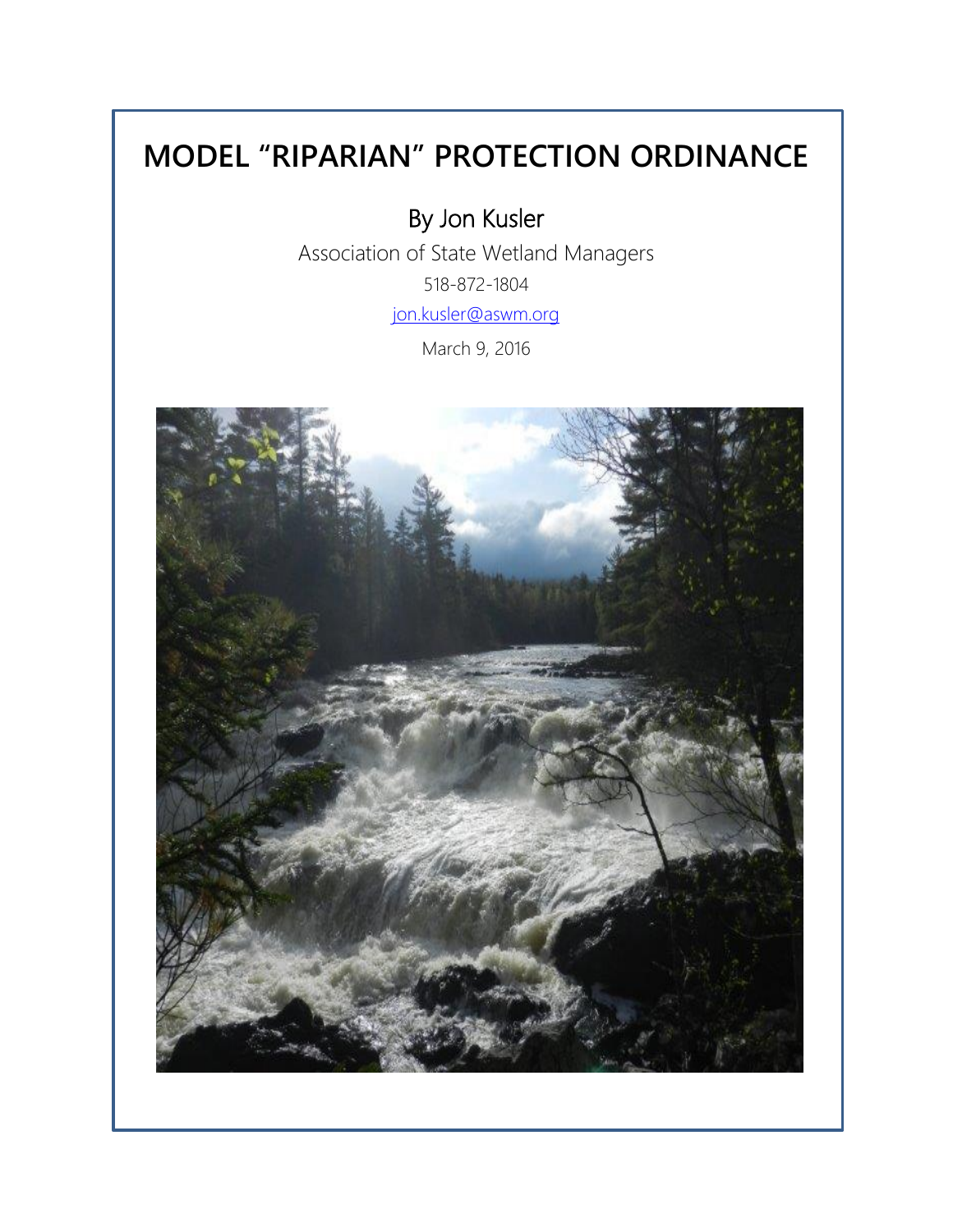**(Much of the ordinance which follows has been taken from other local riparian, floodplain and wetland ordinances posted on the internet or contained in books, papers, and reports. It has been prepared for discussion purposes and will need to be modified to meet community needs.)**

# **INTRODUCTION**

A growing number of communities have adopted "riparian" ordinances. Such ordinances, like wetland and floodplain ordinances, may be (1) "stand-alone" ordinances, or (2) broader ordinances with riparian provisions contained within them such as broader river protection and management, shoreland zoning, floodplain zoning, watershed management, or comprehensive planning and zoning regulations. The model ordinance which follows has been prepared as a "stand alone" ordinance. However critical provisions could be extracted for inclusion in broader ordinances.

Critical portions which could be extracted include:

- Definition of riparian,
- Identification of the regulated riparian area,
- Regulated activities,
- Standards for issuance of permits, conditions (e.g., no net loss), and
- Penalties for violation of the ordinance

# **THE REGULATED RIPARIAN AREA**

The definition of the regulated riparian area is, like the definition of wetland in a wetland ordinance, a critical feature of the ordinance because it determines the geographical scope of the regulations.

A community has three principal options for defining the overall regulated riparian area. These include:

- The riparian area is defined to include lands and waters within a fixed, uniform distance from rivers, streams, or other watercourses. For example, a community may define the regulated riparian area to include all areas within 100 feet of the ordinary high water mark of rivers, streams or other watercourses. Definition of the riparian area to include a single, fixed, uniform distance has the advantages of simplicity and uniformity. It has the disadvantage in under-regulating some areas and over-regulating others because rivers, streams and associated riparian areas vary in characteristics including the width of the floodplain, vegetation, and sensitivity to various activities.
- The riparian area is defined to include all lands and waters within a number of different fixed distances of various categories of rivers and streams, depending upon the size of the stream, sensitivity to development and other factors. For example, a community can define the regulated riparian area to include areas within 300 feet or large rivers and streams, 200 feet for middle-sized rivers and streams, and 100 feet for small creeks and watercourses.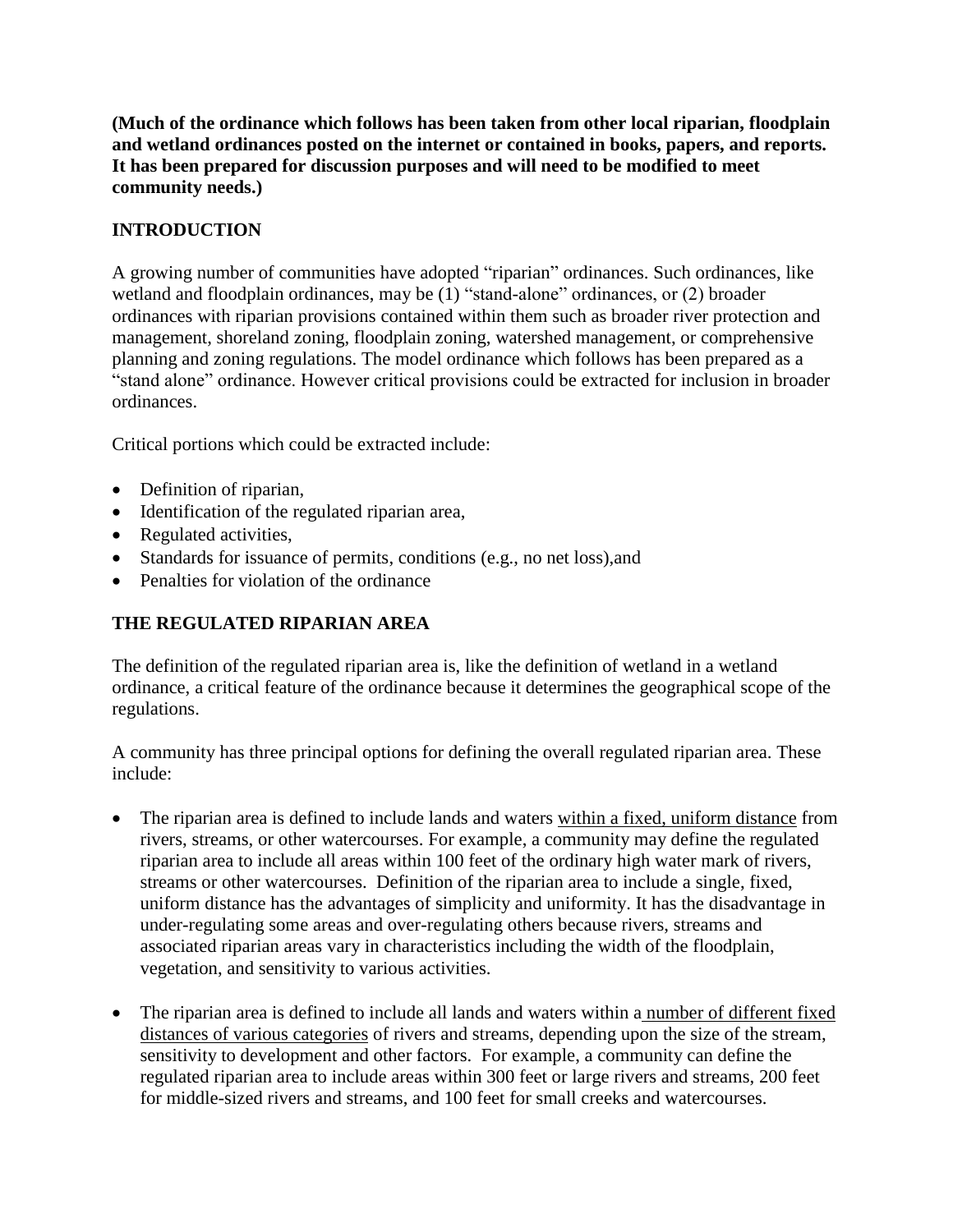The riparian areas is defined to include all lands within a mapped floodplain or riparian area. Using maps to designate regulated riparian areas permits more careful tailoring of the area to the size and other characteristics of a river or stream and adjacent floodplain and width of riparian vegetation. Riparian area maps may be based upon air photo interpretation of vegetation and/or flood and erosion maps. For example, a community may designate the regulated riparian area to include the 100**-**year floodplain as shown on FEMA or other flood maps. Alternatively, it may include a lesser area defined by soil maps or some combination of data sources.

Whatever approach is taken, tight regulations are usually appropriate for the area immediately adjacent to a river, stream, creek, arroyo or wash because this area is subject to particularly high velocity flows, deep flooding, and severe erosion. Control of fills and grading and removal of natural vegetation is particularly important to protect flood conveyance and storage and prevent erosion and stream meander. It is also important to protect the water temperature of streams and to protect wildlife.

The model ordinance which follows provides a variable riparian buffer for different sizes/types of rivers, streams, and watercourses and will need to be tailored to community needs and preferences.

# **MODEL RIPARIAN AREA PROTECTION ORDINANCE**

#### **Section 1. Findings of Fact**

The legislative body of ……………(*community name*) determines that:

- Many of the riparian areas of…………….(*community name)* have already been lost to drainage, channelization, levees, fills, grazing, and other activities. Loss of riparian areas results in flooding and erosion and the destruction of riparian functions:
- Riparian area functions include but are not limited to:
	- o Provide flood conveyance and storage which reduce downstream flood hazards by absorbing peak flows, slowing the velocity of flood waters, and regulating base flow;
	- o Reduce the need for costly engineering solutions for flooding and erosion such as rip rap, retention basins, and dams;
	- o Stabilize the banks of watercourses to reduce bank erosion and downstream transport of sediments eroded from banks;
	- o Provide storm water detention;
	- o Provide living, breeding, nesting and feeding environments for many forms of wildlife by maintaining diverse and connected riparian vegetation including waterfowl, shorebirds, salamanders, frogs, and deer;
	- o Treat polluted surface/subsurface waters in times of high flows through biological degradation and chemical oxidation;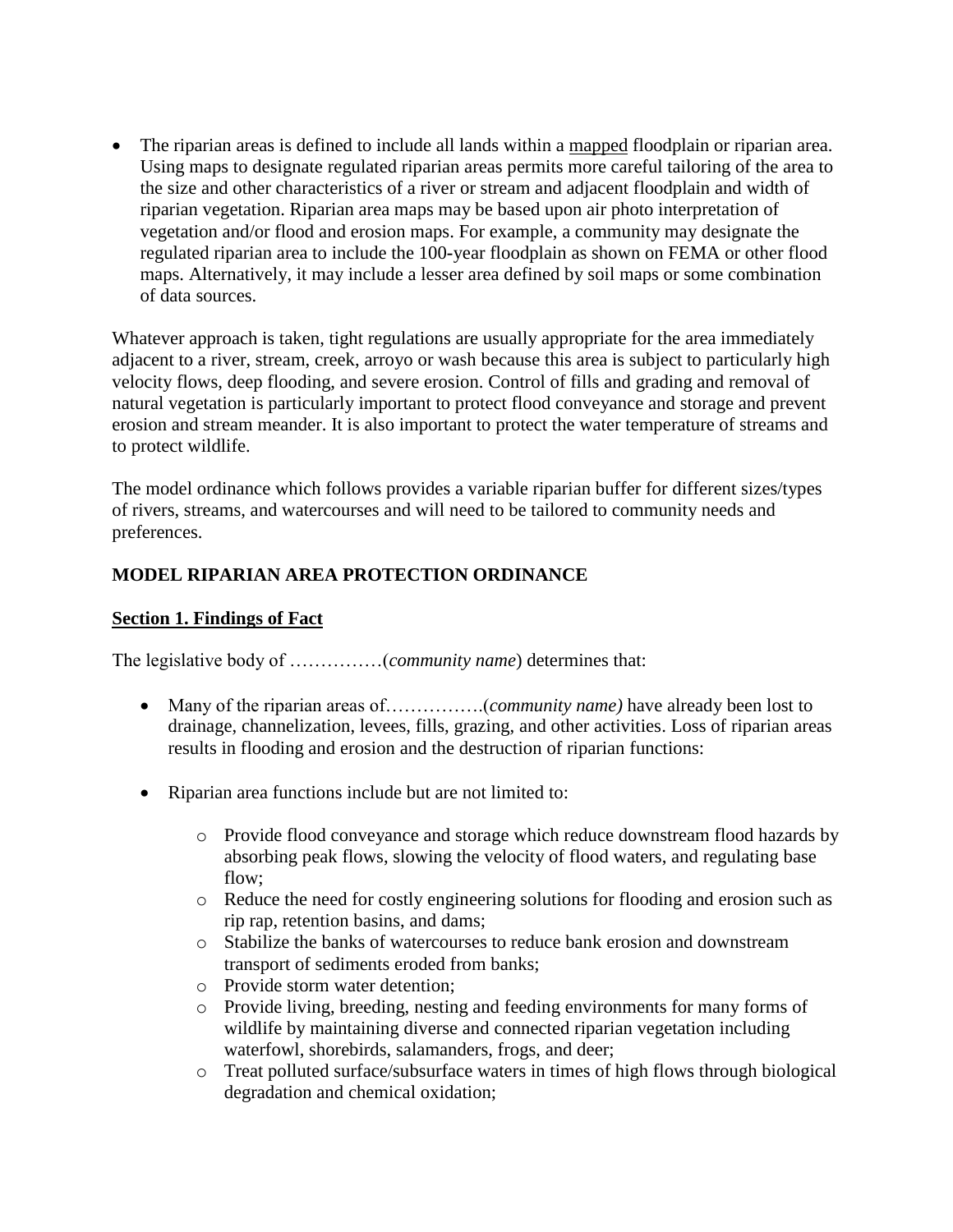- $\circ$  Prevent additional nonpoint pollution of waters by providing pollution buffers;
- o Remove pollutants from urban stormwater;
- o Serve as nursery grounds and sanctuaries for fish during high flows;
- o Provide tree canopy to shade streams;
- o Provide high-quality watercourse habitats with shade and food for fish and other wildlife;
- o Provide recreation areas for hiking, bird watching, biking, photography and other recreation uses;
- o Maintain potable water supplies in rivers and streams;
- o Maintain the base flows of streams;
- o Furnish scenic values and recreational opportunities; and
- o Reduce community flood, erosion, and other natural hazard losses.
- Activities in riparian areas are not only characterized by a broad range of natural functions but are also subject to severe flood, erosion, and subsidence hazards. Buildings, roads, and other infrastructure located in such areas are often damaged by flooding and erosion, requiring emergency rescue and disaster assistance. Such structure and infrastructure also exacerbate hazards on other lands.
- Further loss of riparian buffer areas is contrary to the public health, safety, and welfare,

#### **Section 2. Purposes**

The overall goal of this ordinance is to protect riparian resources of ………(*community name*) in order to protect the public health, safety, and welfare. More specific goals include:

- Restore and maintain the chemical, physical and biological integrity of water resources;
- Achieve no net loss in the quantity, quality, and biological diversity of riparian areas and riparian area functions;
- Avoid direct or indirect impacts from activities that destroy or diminish the quantity, quality and biological diversity of riparian areas;
- Provide an ecologically sound transition between waters and upland areas;
- Replace riparian area functions and acreage where avoidance of activities is not possible and all practical measures have been taken to reduce impacts;
- Prevent increases in flood, erosion, and other natural hazard losses due to destruction of riparian flood conveyance, flood storage, and erosion control functions, acreages and values;
- Incorporate riparian area protection into the……(*community name*) land use, planning and development approval procedures.

## **Section 3. Authority**

This ordinance has been adopted pursuant to and in accordance with ………..(s*tatutory cite*).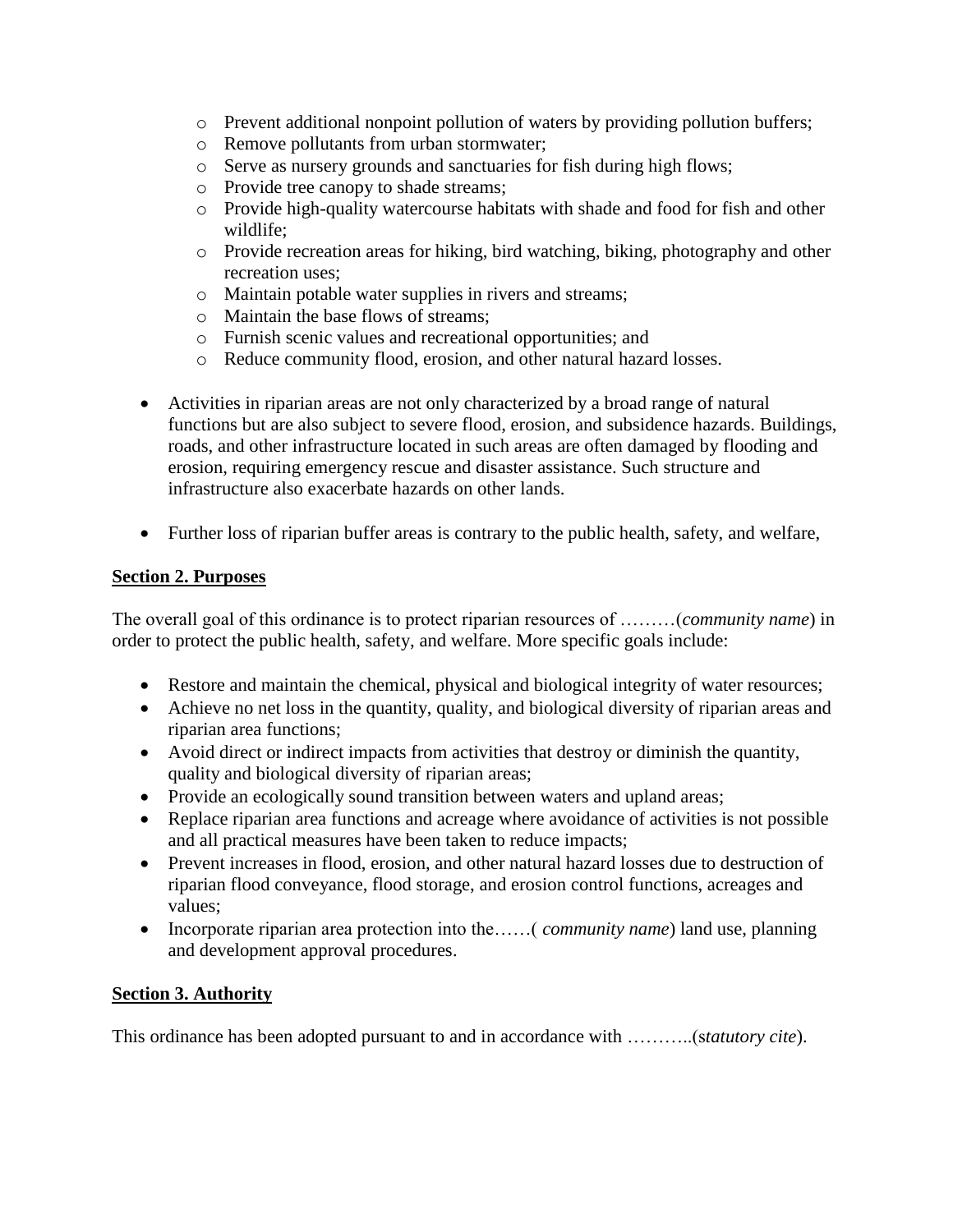#### **Section 4. Definitions**

**"Board"** means… (*Note, the local government must choose the local government body it wishes to authorize to issue riparian permits. This may be the Planning Board, Board of Adjustment, Conservation Board or other board with the power to issue regulatory permits. See Section 7.*

**"Compensatory mitigation"** means the replacement of riparian area acreage, function, and value to compensate for losses.

**"Creation"** means a human activity bringing a riparian area into existence at a site in which it did not formerly exist**.**

**"Enhancement"** means manipulating the physical, chemical or biological characteristics of a riparian area to increase or improve specific functions or to change the growth stage or vegetation present.

**"Floodplains"** mean areas subject to periodic inundation when a river, stream, or other watercourse overflows its banks. They are typically relatively flat areas or lowlands adjoining the channel of a river, stream or watercourse or other body of water. They include but are not limited to those mapped by the Federal Emergency Management Agency and shown as flood hazard areas on the ….(*community name)* Flood Insurance Rate Map (FIRM) issued by the Federal Emergency Management Agency for the administration of the National Flood Insurance Program numbered and dated*…..*

**"Floodways"** means the channel of any river, stream or other watercourse and the portions of the adjoining floodplain required to carry a discharge flood without raising flood waters and velocities more than a defined amount.

**"National Wetlands Inventory Maps (NWI)"** are a series of maps produced by the U.S. Fish and Wildlife Service showing the general location and classification of wetlands. Some wetlands, particularly smaller wetlands, are not shown on these maps. In addition, the criteria used for mapping wetlands in the NWI do not fully coincide with the definition of wetland provided below. The definition of wetland provided below and field surveys undertaken by the Board or provided by a permit applicant and reviewed and approved by the Board shall provide the basis for more specific and accurate designation of wetlands and wetland boundaries.

**"Ordinary High Water Mark"** means the point of the bank or shore up to which the presence and action of surface water is so continuous as to leave a distinctive mark by erosion, destruction or prevention of terrestrial vegetation, predominance of aquatic vegetation, or other recognizable characteristic.

**"Regulated Activities"** means all activities in regulated riparian areas involving filling, excavation, dredging, clear-cutting, dumping, excavation, changing of drainage, grading, placing of objects in water, excavation, or any other alteration of a riparian area.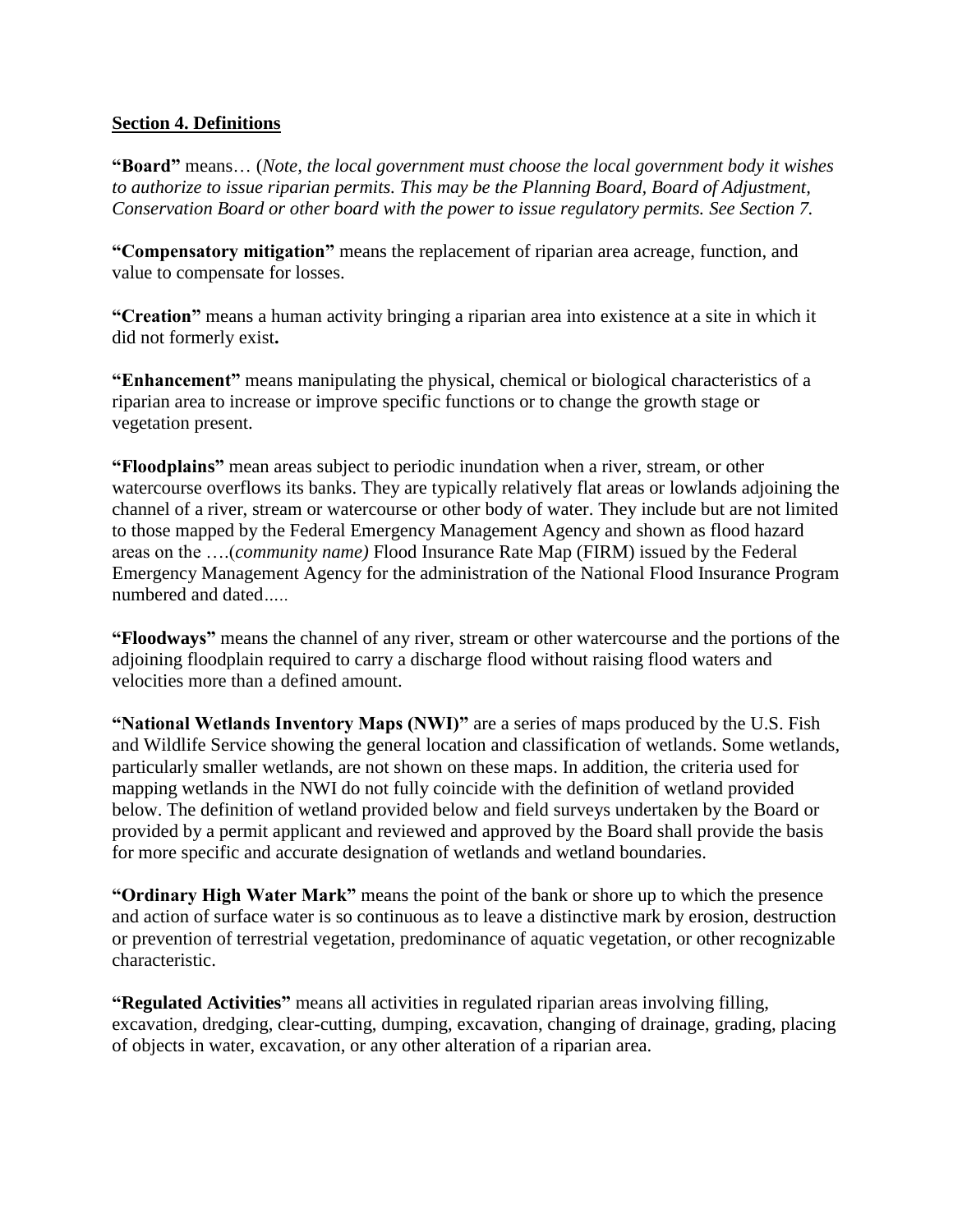**"Restoration"** means manipulating the physical, chemical or biological characteristics of a site to achieve a former condition with improved riparian functions, values, or acreage.

**"Riparian Area"** means the area adjacent to rivers, streams, creeks, washes, arroyos, and other bodies of water or channels having banks and bed through which waters flow at least periodically. These areas are subject to periodic flooding and are generally characterized by plant species with an increase in the size and/or density of vegetation as compared to upland areas.

**"Riparian Area Delineation"** means the establishment of riparian area boundaries.

"**Watercourses"** mean rivers, streams, intermittent streams, ditches, brooks, channels, lakes, ponds, manmade ponds, estuarine waters, swamps, bogs, vernal pools, playas, and all other bodies of water, natural or artificial, intermittent or permanent, public or private which has defined banks and water at least a portion of each year. These areas are typically shown on United States Geologic Survey topographic maps of the community.

"Wetlands" are areas and waters that are inundated or saturated by surface water or ground water at a frequency and duration sufficient to support, and under normal circumstances do support, a prevalence of vegetation typically adapted for life in saturated conditions. Wetlands generally include but are not limited to lands and waters meeting this definition and otherwise often referred to as swamps, marshes, bogs, wetland meadows, ephemeral and tributary streams, vernal pools, banks, reservoirs, ponds, lakes, and lands under water bodies. The primary ecological parameters for identifying wetlands include hydric soils, hydrophytic vegetation, and hydrologic conditions reflecting temporary or permanent inundation or saturation. *(Note, we are utilizing the Corps of Engineers wetland definition here. A community may wish to substitute its own definition.)* 

## **Section 5: Riparian Review Board**

The…….*(name of local government governing body)* shall appoint a Riparian Review Board of not more than *eight but not less than four members for terms to be specified by the governing body).*

The Board may issue, deny, or conditionally approve riparian area permits consistent with the standards, goals, and criteria set forth in this ordinance.

The Board may also advise the …..(*community name*) with regard to riparian area policies and activities and may help the Board undertake the following activities:

- Mapping and delineation of riparian areas;
- Assessment of riparian area functions and values;
- Location of riparian area boundaries on the ground;
- Acquisition of riparian area and related wildlife or recreation areas; and
- Initiation of riparian area enforcement actions.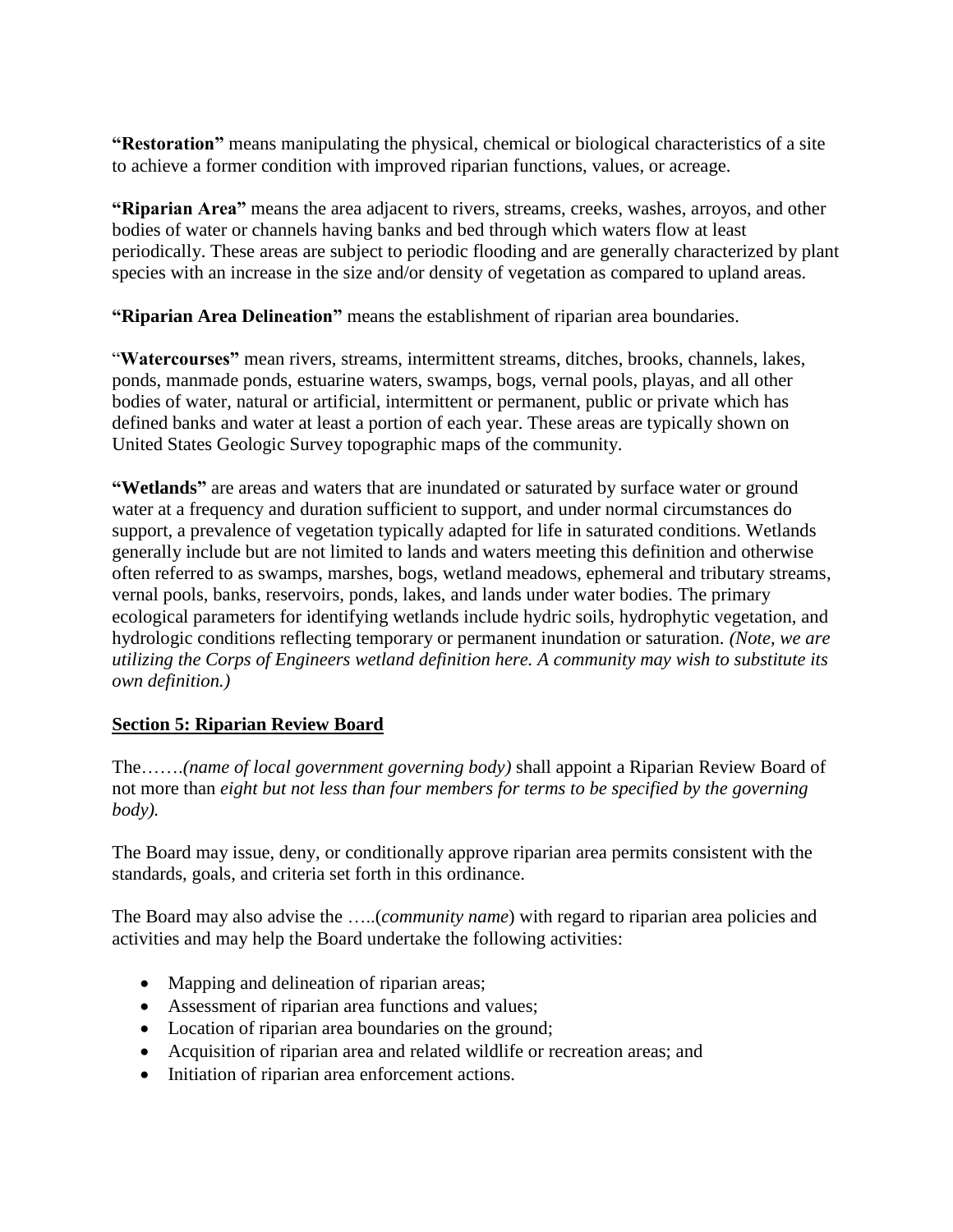# **Section 6: Riparian Areas Regulated by This Ordinance**

Riparian areas subject to the this ordinance include the following areas measured horizontally from the top of the bank of a river, stream, creek, arroyo, wash or other body of water or channel having banks and bed through which waters flow at least periodically:

 300 feet of following rivers and streams or to the landward side of the 100**-**year floodplain identified on FEMA flood maps for these rivers and streams if this distance is greater: (*Note, major regulated rivers and streams should be listed here.)*

 200 feet of the following creeks and streams or to the landward side of the 100**-**year floodplain identified on FEMA flood maps for these creeks and streams if this distance is greater. (*Note, mid-sized, regulated rivers and streams should be listed here.)*

 100 feet of any other river, stream, creek, wash, arroyo, or other body of water or channel having banks and bed through which waters flow at least periodically or to the landward side of the 100**-**year floodplain identified on FEMA flood maps if this distance is greater.

If there is dispute with regard to the boundaries of a riparian area, the Board shall carry out a field investigation to delineate the boundaries of the area. In this determination, the Board may take into account the available maps, the actual character of the land, distribution of soil types, degree of saturation or inundation and overall hydrology, plant species and other features.

# **Section 7: Coordination With Other Regulatory Agencies**

*(Note, this is an optional section. It is designed to help coordinate regulatory reviews and to permit the Board to require that a project applicant obtain other required permits prior before seeking a riparian area permit pursuant to this ordinance. Alternatively, a local government may wish to allow the permit applicant to simultaneously apply for a number of permits. Some communities have developed joint permit processing procedures with other regulatory agencies.* 

The Board may require that a permit applicant obtain other federal, state, or local regulatory permits needed for a proposed activity before applying for a riparian permit from the Board. The following activities may require additional state, federal, or local permits:

*(Note this needs to be tailored to state laws and local laws. The additional permits required will depend upon the type of activity, the type of riparian area affected, and the local government and state.)*

- Construction of any dam, dike or levee regulated by……….. (*name of regulatory agency, statutory cite*.)
- Construction, encroachment or placement of any obstruction within a stream channel, lake, or tidal water regulated by……… (*name of regulatory agency, statutory cite.)*
- Diversion of water including withdrawals in excess of …..gallons per day regulated by………….(*name of regulatory agency, statutory cite.)*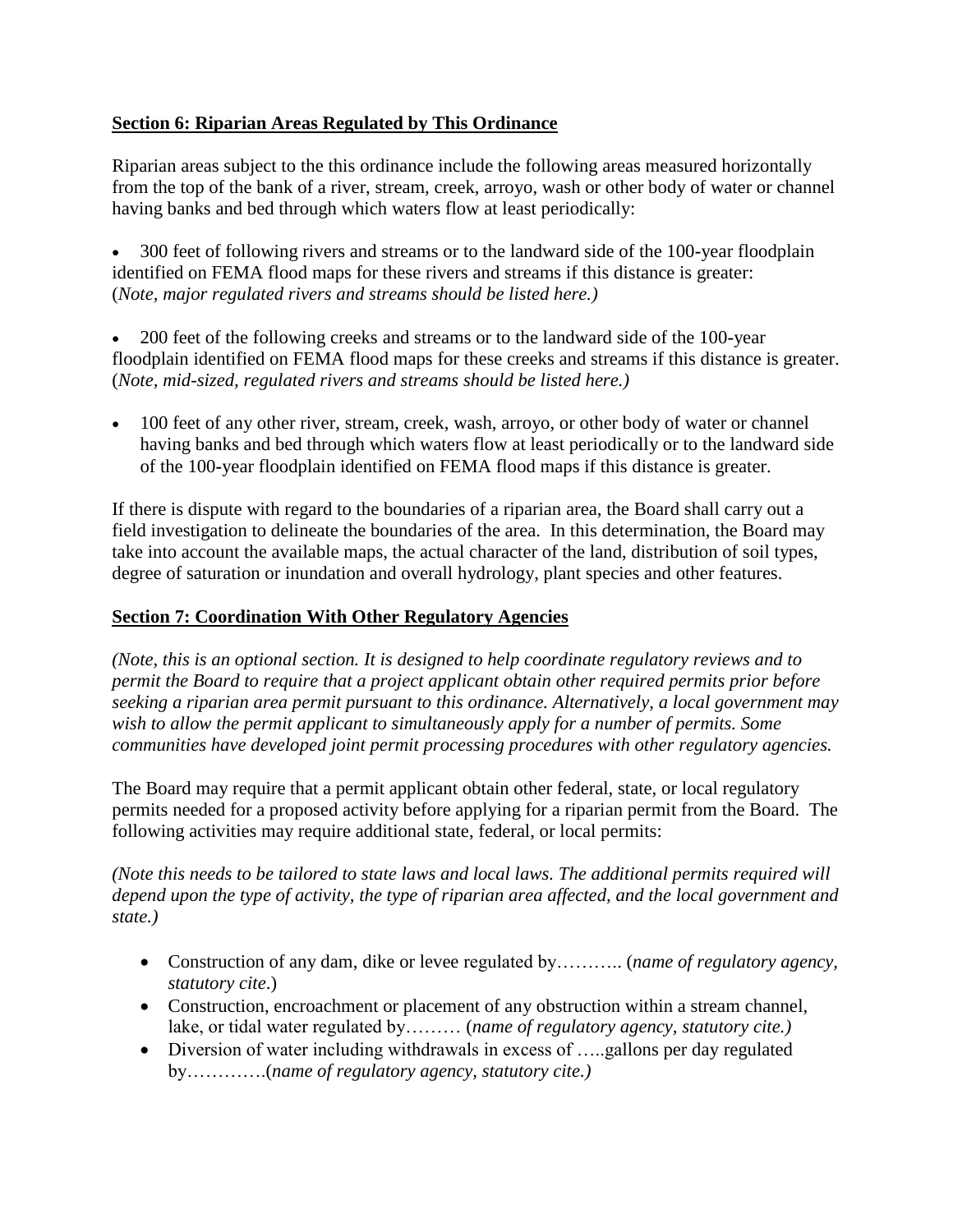- Discharges of fills or pollutants into the waters of the state regulated by……………. (*name of regulatory agency, statutory cite.)*
- The undertaking of any regulated activity in a floodplain or floodway regulated by………..(*name of regulatory agency, statutory cite.)*
- The construction of septic tank/soil absorption fields in any riparian area requiring a permit from………..(*name of regulatory agency, statutory site.)*
- Any filling or grading requiring a permit from………(*name or regulatory agency, statutory site*.)
- Any land use, building construction, or subdivision permit required from………………(*name of the local regulatory agency, statutory site*.)
- The discharge of fill or dredged material into wetlands and watercourses regulated by the U.S. Army Corps of Engineers pursuant to Section 10 of the Rivers and Harbor Act or Sections 404 and 401 of the Federal Clean Water Act, as amended.

# **Section 8. Activities Allowed as of Right**

The following uses are allowed in riparian areas without a permit providing they do not involve fills or drainage:

- Conservation of soil, vegetation, water, fish, and wildlife;
- Wildlife sanctuaries, woodland preserves;
- Outdoor recreation including nature study, hiking, horseback riding, swimming, camping, trapping, hunting, fishing, shell fishing, cross-country skiing where otherwise legally permitted;
- Grazing, farming, nurseries, gardening and harvesting of crops, providing a minimum setback of 25 feet from all watercourses is maintained. This shall not be construed to include road construction, erection of buildings, or relocation of wetlands or watercourses, clear**-**cutting of timber, or the mining of top soil, peat, sand or gravel from riparian areas without a permit;
- The control of noxious weeds if the control does not involve drainage or fill;
- Open space uses incidental to the enjoyment and maintenance of adjacent residential, commercial and industrial property such as open space for subdivisions and building setback areas:
- Maintenance and repair of existing ditches, watercourses, farm pounds, utilities, roadways providing the activity does not involve the expansion of roadways or related improvements into previously unimpacted areas; and
- The enhancement or restoration of riparian areas less than one acre and not associated with any development proposal.

# **Section 9: Activities Requiring a Permit**

All activities in regulated riparian areas involving filling, excavation, dredging, clear-cutting, grading or excavation, construction, removal of peat, sand or gravel, alteration of the water level or water table, disturbance of surface drainage characteristics, sediment patterns, or flood retention characteristics or any other alteration or use of riparian areas not permitted by Section 8 of this ordinance shall require a permit from the *(name of regulatory Board).*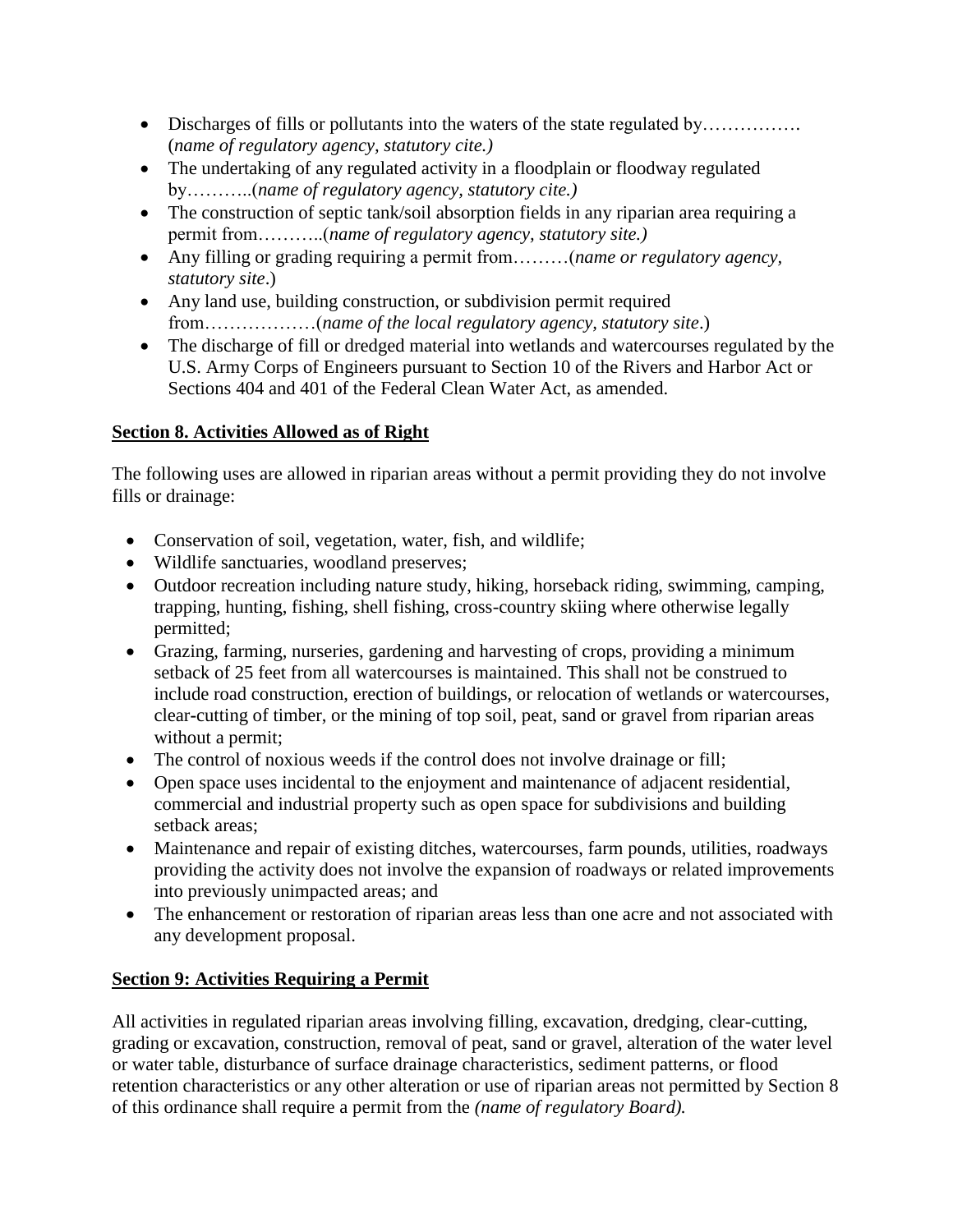Any person proposing to carry out an activity which may disturb the natural and indigenous character of a regulated riparian area may, prior to the commencement of the activity, notify the Board on a form provided by it and provide the Board with sufficient information to enable it to determine whether the proposed activity is permitted as a right or an activity requiring a permit. Such a ruling by the Board shall be made in writing within 30 days of submission and a determination by the Board that the application is complete.

# **Section 10: Information to be Provided by a Permit Applicant**

The Board shall develop and make available riparian area permit application forms. Individuals or public or private corporations seeking a permit for a regulated activity within a riparian area shall fill out and submit this form to the Board.

- Name, address, telephone number, and e-mail address of owner and permit applicant (if different); and
- A sketch map and description of the riparian area on the project site or which may be impacted by the proposed activity;
- A description of the proposed activity including the type of proposed activity, its dimensions, distance from any road or water body;
- An explanation why this activity cannot be located at an upland location;
- A description of all measures proposed to reduce or compensate for project impacts;
- Photographs of the proposed project site showing the existing condition of the site;
- The lot size and size of any adjacent parcels owned by the project applicant;
- Any surface water bodies located on or within 100 feet of the project site;
- Zoning classification and restrictions;
- The 100**-**year flood elevation and floodplain and floodway boundaries at the project site if FEMA or other flood maps are available;

The Board may require a permit applicant to submit additional information if the Board deems such information is necessary to determine the compliance of a proposed activity with the standards and criteria set forth in the ordinance. The Board may require the permit applicant to submit a riparian management and/or a compensatory mitigation plan.

## **Section 11: Public Hearings**

Any person filing a permit application shall give written notice thereof, by certified mail (return receipt requested) or hand delivered, to all abutters of the riparian area at their mailing addresses shown on the most recent applicable tax list of the assessors. The notice to abutters shall include a copy of the permit application or shall state where copies may be examined and obtained by abutters.

No sooner than 30 days and not later than 60 days after receipt of a permit application and after notice the permit application has been published in one newspaper having general circulation in the area, the Board may hold a public hearing on the application unless the Board finds that the activity is so minor as not to affect riparian area functions, values, or acreage or have impact upon public properties or the public at large. All hearings shall be open to the public.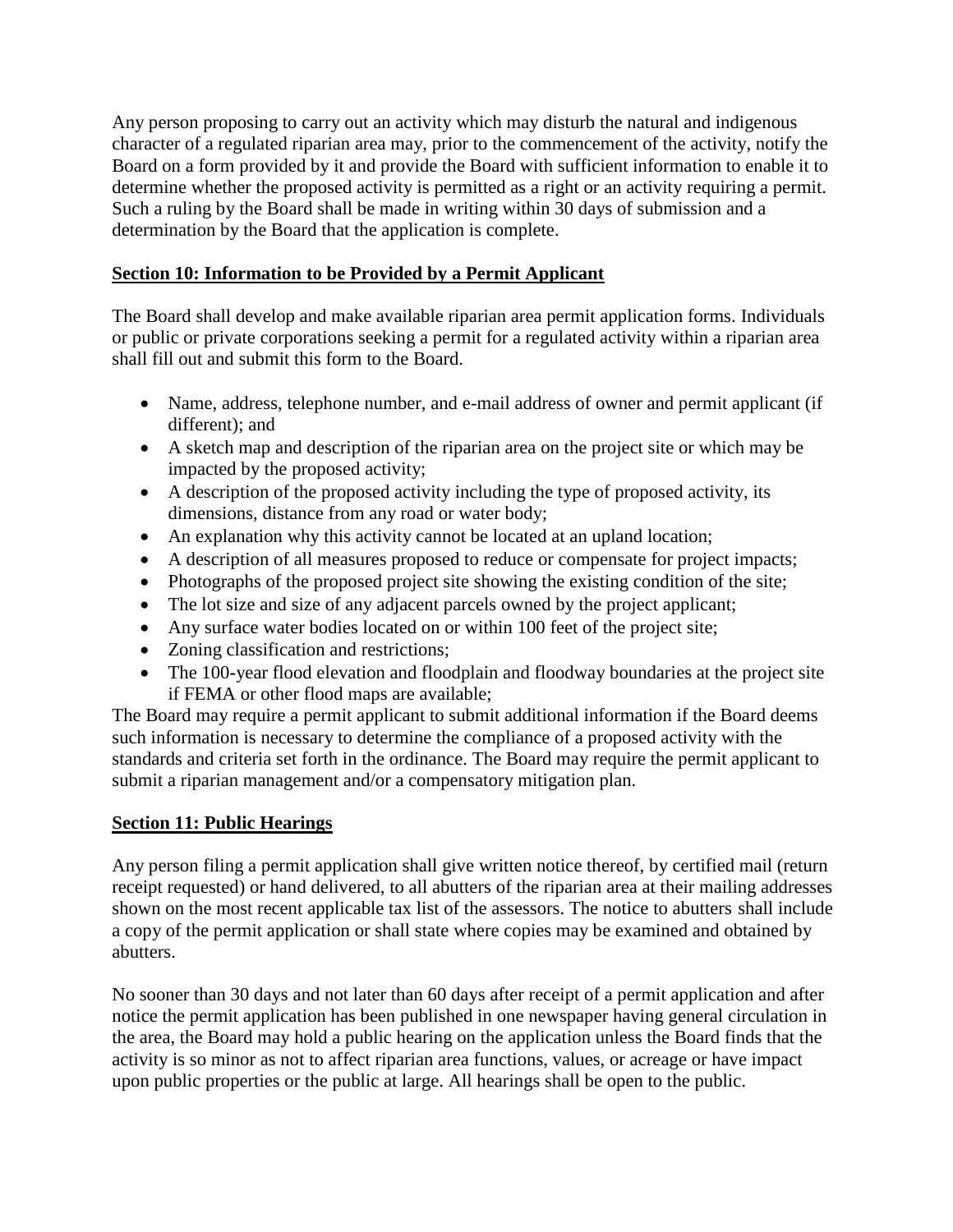# **Section 12: Standards and Criteria for Issuance of Permits**

The Board shall consider all relevant facts in making its decision on any application for a permit including but not limited to the following:

- The goals and purposes of this ordinance;
- The functions and values of the riparian zone;
- The environmental impact of the proposed action;
- Alternatives to the proposed action;
- The relationship between short**-**term uses and long**-**term productivity;
- Threats to other properties from increases in flooding, erosion, or other hazards;
- The suitability of the activity to the area for which it is proposed, including threats from natural hazards; and
- Measures which would mitigate the impact of any aspect of the proposed regulated activity.

The Board shall not issue or conditionally issue a permit unless it finds that the proposed activity will not, taking into account individual and cumulative effects, threaten health or safety, result in fraud, cause nuisances, impair public rights in public waters, violate pollution control standards, or violate other regulations. In addition, the Board shall not issue a permit unless it finds that

- The proposed activity will not cause a net loss of riparian area functions, values, or acreage taking in account the cumulative adverse effects of past activities on the riparian buffer area and reasonably anticipated future activities;
- The permit applicant has, to the extent practical, avoided riparian areas;
- The permit applicant has, to the extent practical, reduced impacts to riparian areas;
- The proposed activity will be set back a minimum of 25 feet from the top of the bank of any river, stream, creek, wetland, or arroyo. The Board may require a larger setback based upon flooding, erosion, pollution, endangered species, riparian or wetland functions and values, or other relevant factors;
- The proposed activity will not increase flood, erosion, subsidence or other hazard on other lands, and the proposed activity will not, in itself, be subject to flood and erosion hazards;
- The proposed activity will not result in adverse modification of habitat for or jeopardize plant, animal, or other wildlife species listed as threatened or endangered by the U.S. Fish and Wildlife Service or the state of ……… (*specify*) Department of Fish and Wildlife or Heritage program; and
- The proposed activity will not violate other applicable federal, state, and local water quality, flood loss reduction, fill and grading, stream protection, water supply protection, comprehensive zoning, sanitary code, or other statutes, regulations and ordinances.

The Board shall make written findings on any permit applications stating the reason why the proposed permit is issued, conditionally issued or denied. The Board may consider all relevant information including but not limited to the following in making its decision: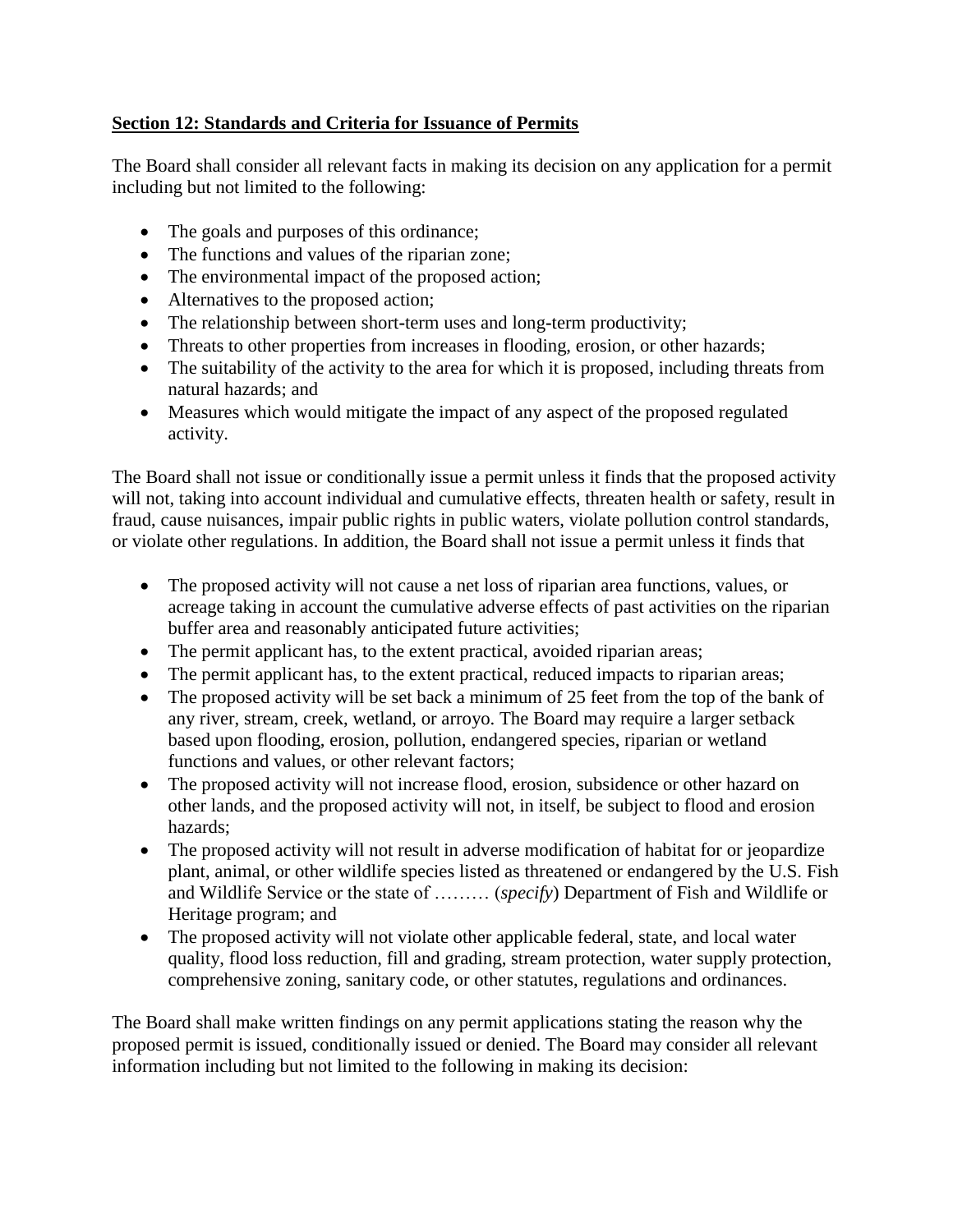- The application and supporting documentation;
- Public comments, evidence, and testimony;
- Reports or comments from other local, state, tribal, or federal agencies and commissions; and
- Comments on the application from regional planning agencies, soil and water conservation districts, or other regional organizations.

## **Section 13: Conditions Which May Be Attached to Permits**

The Board may approve, conditionally approve or disapprove permits. Such conditions may include but are not limited to:

- Design measures to reduce project impacts;
- Flood and erosion loss reduction measures to prevent hazard losses;
- Compensatory mitigation measures to offset losses to riparian area acreage, functions, and values;
- A requirement that structures be elevated on piles, flood**-**proofed or otherwise protected from hazards including flood heights, velocities, and erosion potential;
- Modification of waste disposal and water supply facilities to reflect flooding, high ground water, and erosion hazards;
- Inclusion in the deed for the property a warning that the property contains a riparian area and that any activities in the riparian areas are subject to the riparian, wetland, floodplain and other regulatory requirements;
- Set backs from the river, stream, or other water body of a size appropriate for the proposed activity and the particular riparian area;
- Deed restrictions, covenants, or execution of conservation easements regarding the future use of lands including but not limited to preservation of undeveloped areas and restrictions on vegetation removal;
- Erosion control and storm water management measures;
- The clustering of structures or development;
- Erection of riparian area markers and signs including survey stakes delineating the boundary between riparian areas and adjacent lands;
- Long**-**term monitoring and management requirements including control of exotic plant and animal species; and
- Other conditions necessary to protect riparian area functions, offset losses, and prevent increased natural hazard losses in the community.

## **Section 14: Riparian Management/Compensatory Mitigation Plans**

The Board may require that the permit applicant submit a riparian management/compensatory mitigation plan developed by qualified personnel to achieve no net loss of riparian area functions, values, and acreage if the Board believes such a plan is needed to meet the goals and standards of this ordinance including conditions attached to the issuance of a riparian permit.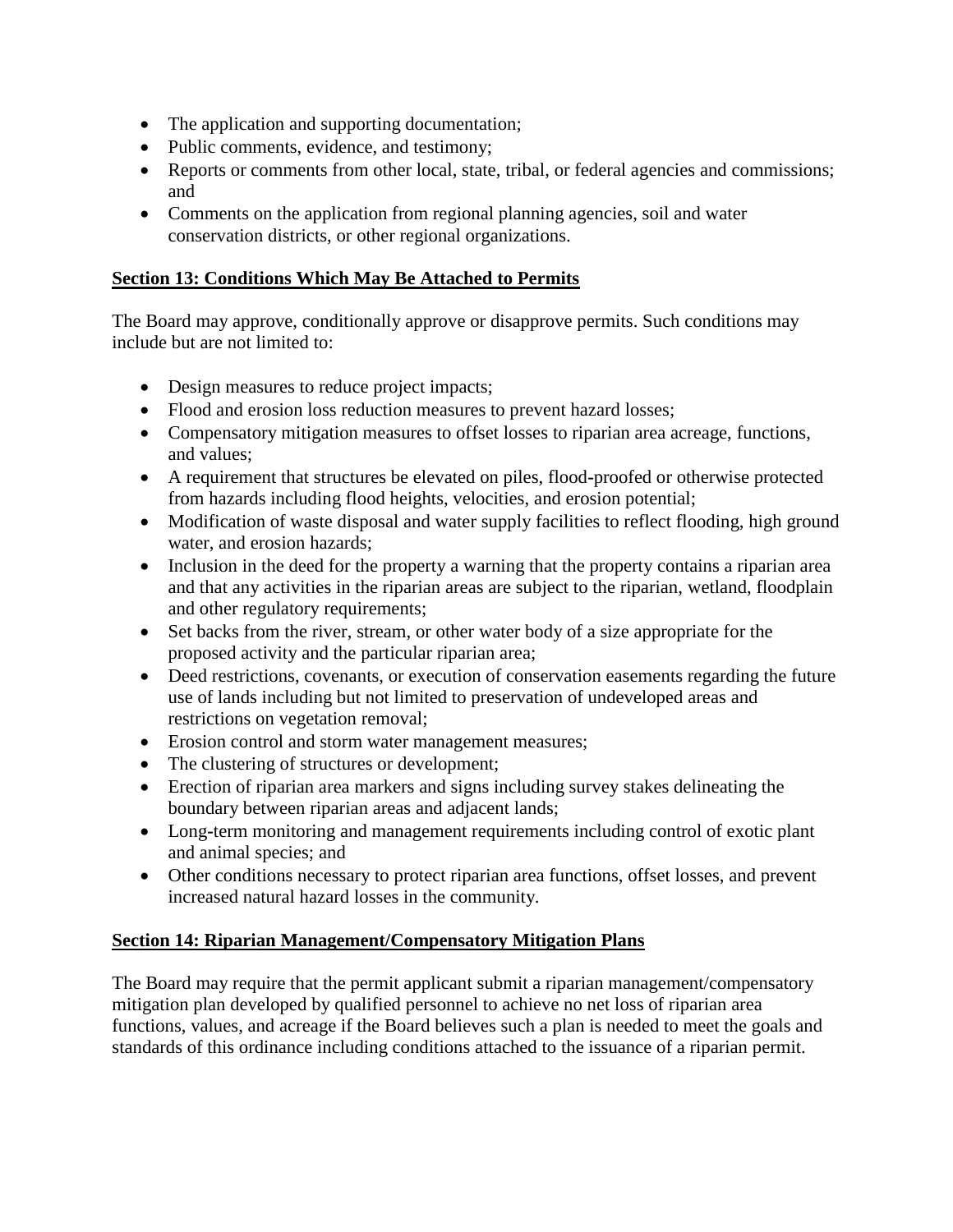The riparian management/riparian compensatory mitigation plan shall be consistent with the following requirements:

- A description of how long**-**term replacement of riparian functions, values, and acreage will take place that recreates as nearly as possible the original riparian area in terms of type, geographic location and setting;
- Plans for any selected clearing and maintenance;
- The restoration of vegetation indigenous to the site or plant community.
- Periodic monitoring of mitigation features;
- Maintenance and replacement of damaged plants; and
- A proposal for posting a performance bond or other financial assurances.

In general, compensatory mitigation shall be on-site and in- kind. However, the Board may allow use of offsite and out of kind mitigation including the use of mitigation banks if such use will have net ecological benefits, will not cause nuisances, will not violate other laws, and will not result in fragmentation of the riparian ecological system. Use of mitigation banks will be allowed to compensate for impacts only where onsite measures are in addition applied to insure that flooding, water pollution, erosion, and other problems do not occur at the original site.

Where feasible, mitigation projects shall be completed prior to activities that will disturb riparian areas. In other cases, mitigation shall be completed immediately following disturbance and prior to use or occupancy of the activity.

There shall be no introduction of any plant or wildlife into a mitigation project for any riparian area or riparian buffer that is not native to the area unless authorized by a state or federal permit.

In general, the following ratios for mitigation shall be provided for restoration, creation, and enhancement: 2:1 for restoration, 4:1 for creation, and 6:1 for enhancement. The Board may increase the ratios if uncertainties exist with regard to the success of the proposed mitigation, a significant period of time will elapse between impact and replication of riparian area functions, the mitigation will result in reduced riparian area functions, or the impact was an unauthorized impact. The Board may decrease rations if the proposed mitigation has a high likelihood of success, the proposed mitigation will provide functions and values significantly greater than the riparian area being impacted, or the proposed mitigation is conducted in advance of the impact and has been shown to be successful.

In evaluating the adequacy of proposed compensatory mitigation, the Board shall evaluate its effectiveness in avoiding impacts, minimizing impacts, rectifying the impacts, reducing or eliminating the impacts over time, and compensating for the impacts. It shall consider:

 The risk of failure of the proposed mitigation project based upon the difficulty with which this type of riparian area is restored, created, or enhanced, the experience and expertise of the individual or individuals proposing to carry out the mitigation, the proposed buffer and other protection measures, and the proposed management, monitoring and maintenance;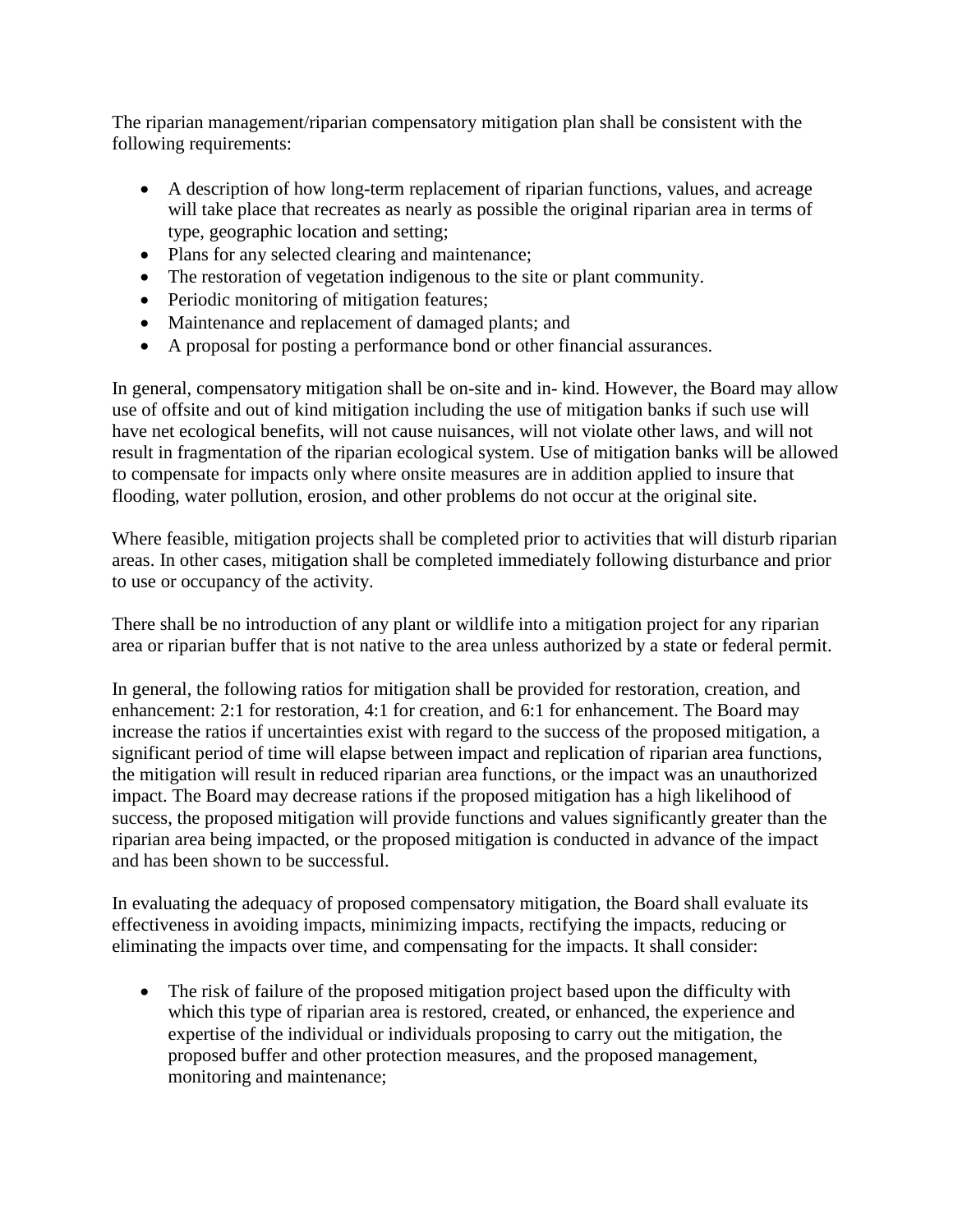- The societal importance (value) of riparian functions provided by the mitigation plan in contrast with the societal importance of the functions of the original riparian area;
- Whether the proposed mitigation will require long**-**term maintenance and, if so, the adequacy of any proposed maintenance;
- The need for long term monitoring and whether such monitoring will be provided; and
- Whether there will be offsite impacts of the proposed mitigation such as flooding of adjacent property and how these impacts will be addressed.

#### **Section 15. Prior Nonconforming Uses**

Nonconforming uses, including but not limited to buildings, shall not be enlarged or expanded to further encroach onto the riparian area or watercourse. No nonconforming activity which has been discontinued for more than two years shall be resumed. No nonconforming structure which has been destroyed or damaged for more than 50% of its value by flooding, wind, fire, or other natural or man-made force may be rebuilt without issuance of a permit in conformity with the provisions of this ordinance.

## **Section 16. Inspections, Display of Permit, Revocations of Permits**

Every permit issued pursuant to this ordinance shall allow the Board or its designated representative the right to inspect a project to determine compliance with conditions and the provisions of this ordinance. A permit applicant shall notify the Board at least five days before construction of an authorized project construction is to begin. The permit shall be prominently displayed at the project site during the undertaking of the activities authorized by the permit. All permits shall be valid for a period of one year from the date of issuance unless the Board indicates otherwise. The Board may issue a Stop Work Order if it finds that the permittee is violating provisions of the permit or of other applicable laws, ordinances, and/or regulations. The Board may, on written notice to the permittee, suspend or revoke a permit issued pursuant to this ordinance if the permittee has not complied with any term or condition of the permit or has failed to undertake the project in the manner set forth in the application.

#### **Section 17. Bonds and Insurance**

Upon approval of the application and prior to issuance of a permit, the Board may require the permit applicant to file a bond with a surety in such amount and in a form approved by the Board.

Release of the bond or surety shall be conditioned on compliance with all provisions of these regulations and the terms, conditions and limitations established in the permit.

The Board may require the applicant to certify that it has public liability insurance against liability which might result from the proposed activity covering any and all damage which might occur within *(specify)* ….years of completion of such operations, in an amount commensurate with the regulated activity.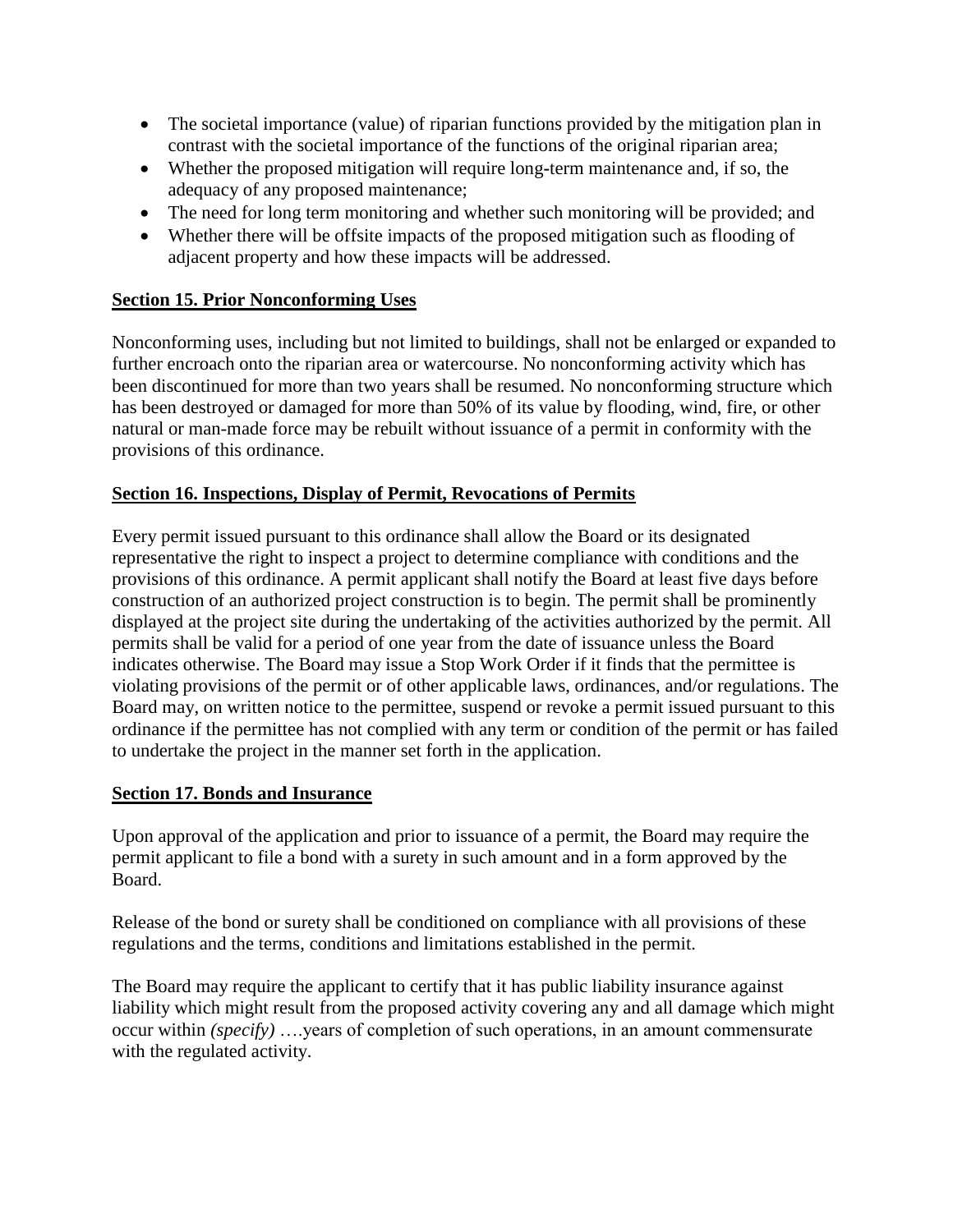## **Section 18. Enforcement and Penalties**

Any person who commits, takes part in, or assists in any violation of any provision of this ordinance is guilty of a misdemeanor and may be fined not more than (*specify*) ………dollars for each offense and subject to imprisonment not exceeding (*specify*) …..days in jail or both. Each violation of this ordinance shall be a separate offense, and in the case of a continuing violation, each day's continuance thereof shall be deemed to be a separate and distinct offense.

The (*community name*) ……. shall have jurisdiction to enjoin a violation of this ordinance. All costs, fees, and expenses in connection with such action shall be assessed as damages against the violator.

In the event of a violation the (*community name)……….* shall have the power to order restoration of the riparian area. If the responsible person or agent does not complete such restoration within a reasonable time following the order, the authorized local government shall have the authority to restore the affected wetlands to the prior condition and the person or agent responsible for the violation shall be held liable to the (*community name)* …… for the cost of restoration.

#### **Section 19: Appeals**

Appeal on actions of the Board shall be made in accordance with provisions of the General Statutes (*specify section*)…….

#### **Section 20. Conflict and Severance**

This ordinance shall be construed as not to conflict with any provision of local, state, or federal law. However, the provisions of this ordinance shall control if more restrictive than other local, state, or federal laws.

If any portion of this ordinance is held invalid or unconstitutional by a court of competent jurisdiction, all remaining provisions of the ordinance shall continue to be of full force and effect.

#### **Section 21. Application Fees**

At the time of a permit application, the applicant shall apply a filing fee of (*specify*) ………if the project will involve less than 5,000 square feet of disturbance to a riparian area and a filing fee of (*specify*) ……if more.

The Board may also require an applicant to pay a fee for reasonable costs and expenses born by the Board including but not limited to verifying wetland boundaries, analyzing resource functions and values including wildlife evaluations, and hydrogeologic and drainage analyses.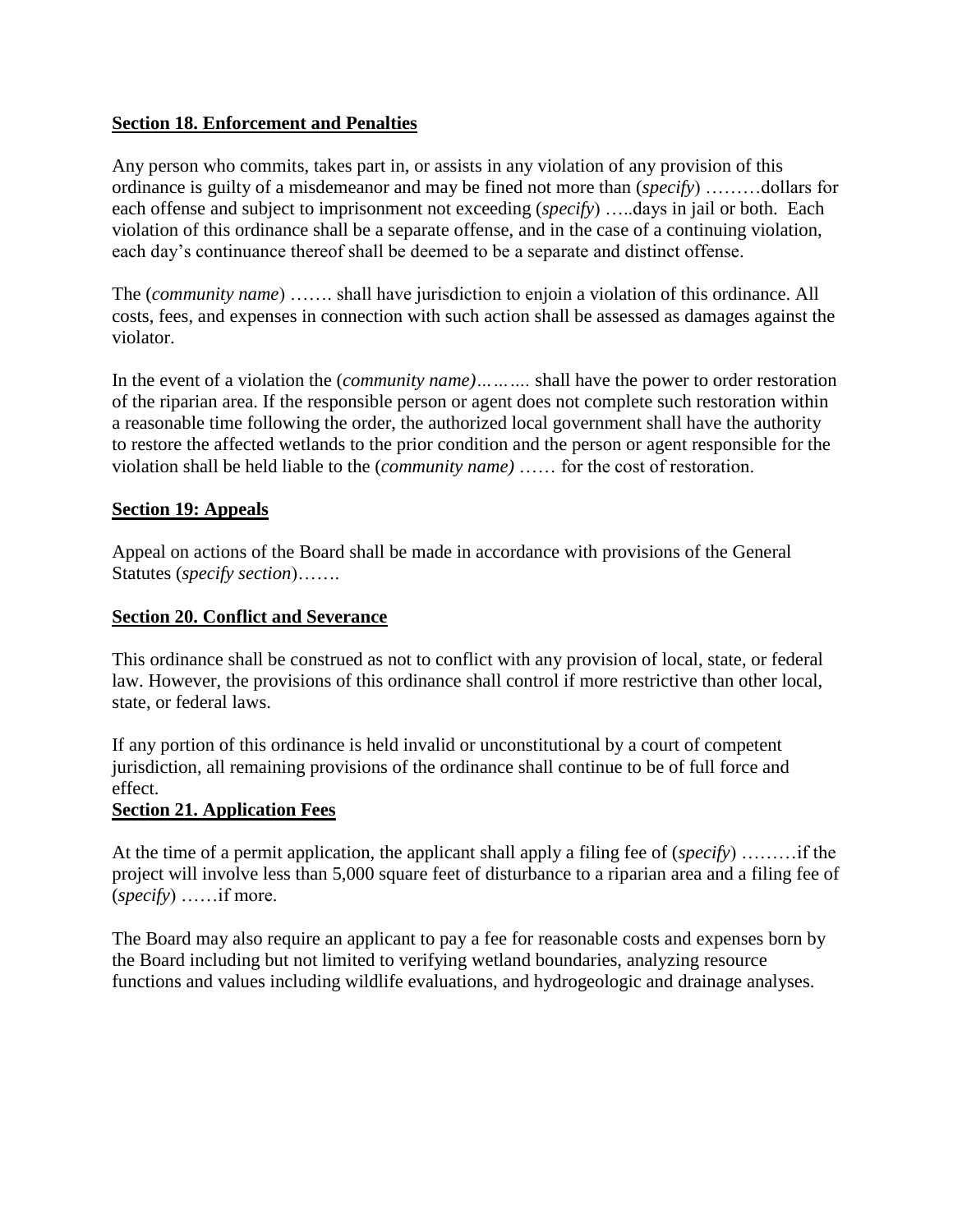#### **SELECTED READINGS**

- Burke, D., E. Meyers, R. Tiner, Jr. and H. Groman. 1988. Protecting Nontidal Wetlands. American Planning Association, Washington, D.C. This contains a model wetland protection ordinance.
- Cowles, C., D. Sheldon, and S. Dietz (New England Interstate Water Pollution Control Commission). 1991. Guidance on Developing Local Wetlands Projects, A Case Study of Three Counties and Guidance for Others. U.S. Environmental Protection Agency, Office of Wetlands Protection. Washington, D.C.
- Dutchess County Environmental Management Council's Wetland Task Force. 1997. A Model Ordinance for Wetland, Waterbody, and Watercourse Protection. Millbrook, N.Y.
- Frome, M.L. and E. Shenkman (Eds.). 1990. Wetlands Protection: A Handbook for Local Officials. Report No. 7. Department of Environmental Resources, Commonwealth of Pennsylvania, Harrisburg, Pennsylvania.
- Georgia Department of Community Affairs. 1997. Model Wetland Protection Ordinance. Atlanta, Georgia.
- Henderson, T.R., W. Smith, and D.G. Burke. 1983. Non-Tidal Wetlands Protection: A Handbook for Maryland Local Governments. Maryland Department of Natural Resources. This contains a model wetland protection ordinance.
- International City/County Management Association. 1999. Protecting Wetlands and Managing Watersheds: Local Government Case Studies. Washington, D.C.
- Kusler J., et al. 2003. A Guidebook for Local Governments: Wetlands and Watershed Management, Association of State Wetland Managers, Berne, New York
- Kusler, J. and T. Opheim. 1996. Our National Wetland Heritage, Second Edition, A Protection Guide, The Environmental Law Institute, Washington, D.C. This contains a model wetland ordinance.
- Mitch, W. & J. Gosslink, 2nd Ed., 1993. Wetlands. Van Nostrand Reinhold, New York. Excellent sourcebook.
- Passaic River Coalition & New Jersey Department of Environmental Proetction. 2005. Riparian Buffer Conservation Zone Model Ordinance. New Jersey Department of Environmental Protection, Division of Watershed Management.
- Rubey Frost, J. and K. Stenberg. 1992. Designing Wetlands Preservation Programs for Local Government: A Summary. Washington State Department of Ecology, Olympia, Washington. Pub. No. 92-19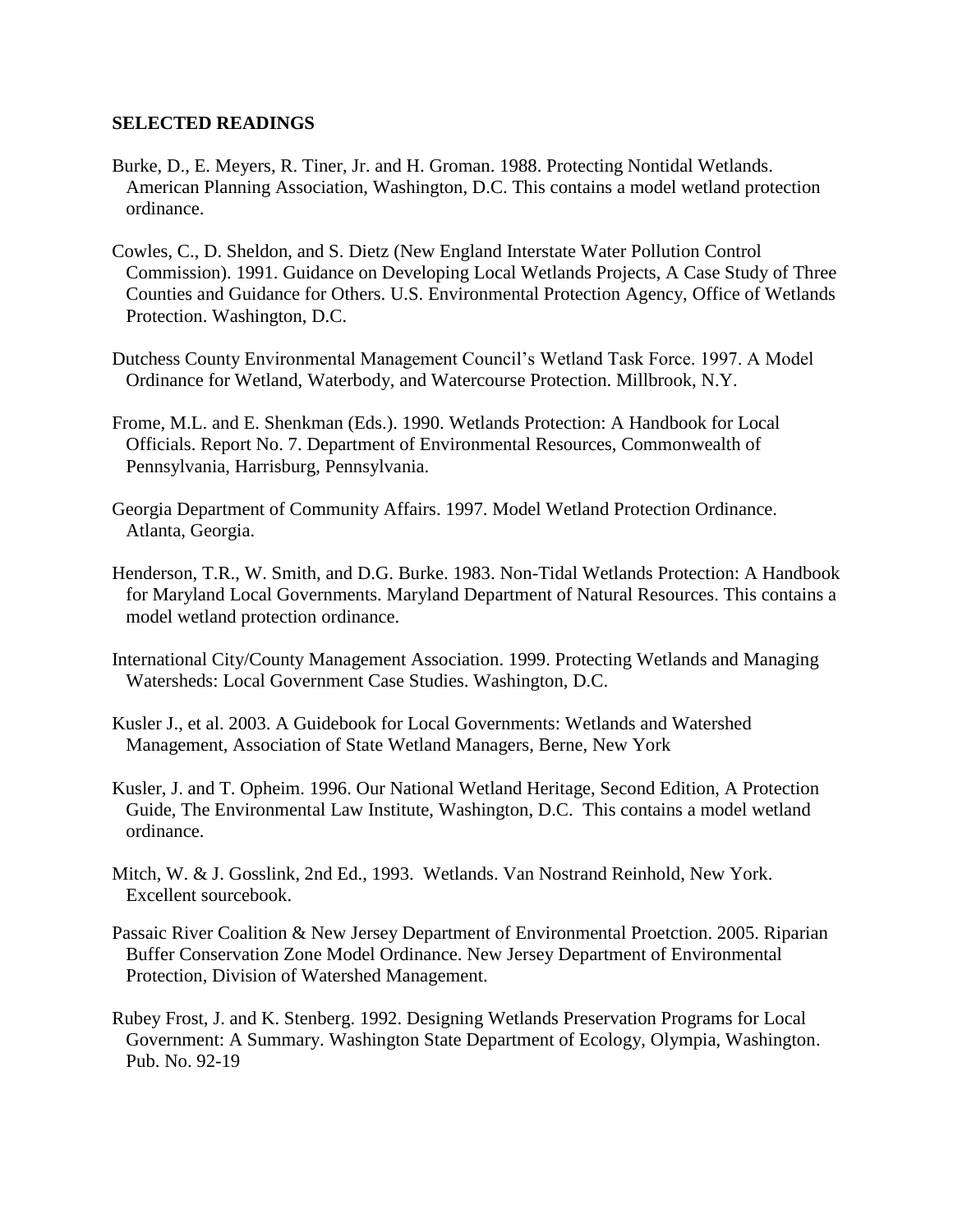- U.S. Environmental Protection Agency. 1997. Protecting Wetlands: Tools for Local Governments in the Chesapeake Bay Region. Chesapeake Bay Program Office, Annapolis, Maryland
- U.S. Environmental Protection Agency, Region 2. 1993. Wetlands Regulation Guidebook for New York State. Marine and Wetlands Protection Branch, New York, New York
- Washington State Department of Ecology. 1986. Wetlands Acquisition & Preservation: A Guide for Landowners and Government Agencies. Shorelands & Coastal Zone Management Program, Wetlands Section

#### **SUGGESTED WEB SITES**

ASWM, Wetlands Breaking News <http://www.aswm.org/news/wetland-breaking-news>

Cass County Environmental Services. Cass County Wetland Ordinance. Wetland ordinance utilizing wetland functional assessments. [http://www.co.cass.mn.us/document\\_center/ordinances/199703\\_wetland.pdf](http://www.co.cass.mn.us/document_center/ordinances/199703_wetland.pdf)

Center for Watershed Protection. Many excellent publications listed here. <http://www.cwp.org/>

Clinton River Watershed Council. Wetland Stewardship for Local Governments. Contains a model ordinance. <http://www.crwc.org/programs/watershedmgmt/scwetlands/scwofficials.html>

Environmental Law Institute <http://www2.eli.org/index.cfm>

Eugene Parks and Open Space. West Eugene Wetlands Plan. Excellent. Lots of detailed information on the plan, wetland links. <http://www.eugene-or.gov/1766/West-Eugene-Wetlands-Plan>

Federal Emergency Management Agency (FEMA) flood maps <https://msc.fema.gov/portal>

Land Trust Alliance. Many links. Excellent collection of publications for sale. <http://www.lta.org/>

National Oceanic Atmospheric Administration (NOAA) [www.noaa.gov](http://www.noaa.gov/)

NOAA Coastal Services Center. Many helpful links and information. <https://coast.noaa.gov/?redirect=301ocm>